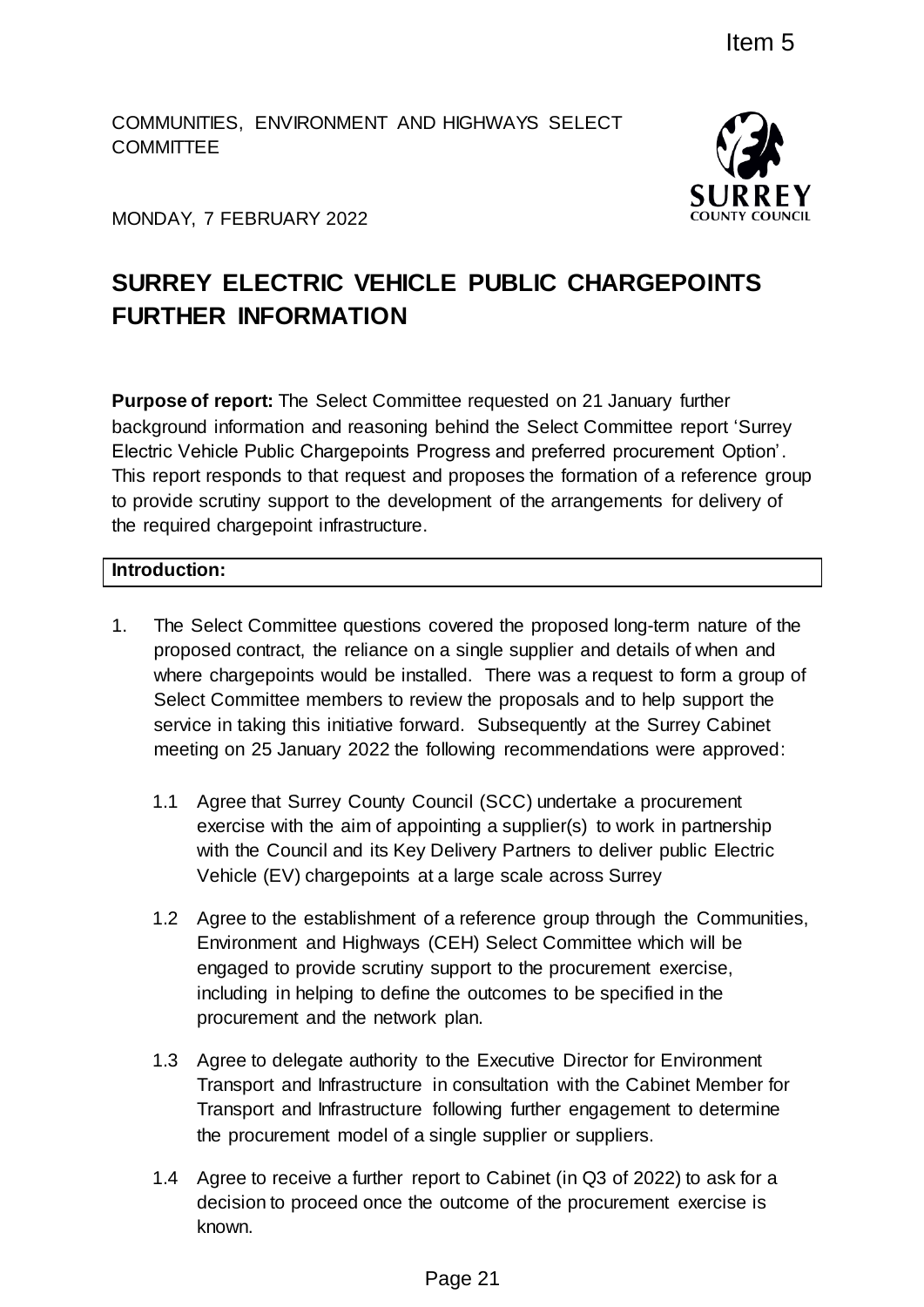2. Following the Cabinet decision, this report provides further evidence and recommends that, subject to the further input of the Select Committee and the formation of the proposed reference group, the service will provide the reference group with an updated strategic options assessment and further background information from which the reference group can provide scrutiny support.

## **Background to Procurement Process Development**

- 3. Prompted in part by the adoption of the Climate Change Strategy in 2020, the Council commissioned a KPMG research report that same year, circulated separately to the Select Committee, that explored the market for EV technology and infrastructure, likely future trends in EV adoption, available EV technology and options for how SCC could meet its commitment to support the transition to electric vehicles.
- 4. The forecast rate of EV adoption was translated into a quantified need for EV public chargepoints in Surrey. From that analysis, the forecast demand for EV charging for residents without access to their own off-street chargepoints by 2030 was circa 10.3k (KPMG report, p64). This is a total figure of all public chargepoints likely to be needed by that point in time, including on-highway for which SCC would be responsible; those in Borough and District public car parks; and private sector owned car parks such as retail parks and supermarkets which will also contribute to serving demand.
- 5. To date, the numbers supplied have, overall, aligned closely to the trajectory of supply provided by this forecast. As of this January 2022, there are 640 public chargepoints in Surrey, a significant increase compared from 310 chargepoints in March 2021. 22 per cent of these are operated by local authorities with the private sector currently installing the largest proportion. This leaves open the prospect of a greater role for private sector provision in the future.
- 6. However, significant SCC intervention is still required, not only to properly cover geography and social need equitably, but fundamentally because of SCC control of highway locations. There is uncertainty to the extent which chargepoints installed in private car parks will be available to non customers, provide fair tariffs and provide confidence for EV drivers without off-street parking that they can charge their vehicles when needed.
- 7. The registration of new EV vehicles is growing strongly. Across 2021 plug-in EV sales averaged 18.6 per cent of all cars sold nationally against the KPMG forecast figure of around 13 per cent. Despite the total number of all cars sold falling 25 per cent since 2019 the actual numbers of plug-in EVs sold is just higher than the KPMG forecast. December 2021 sales figures shows plug-in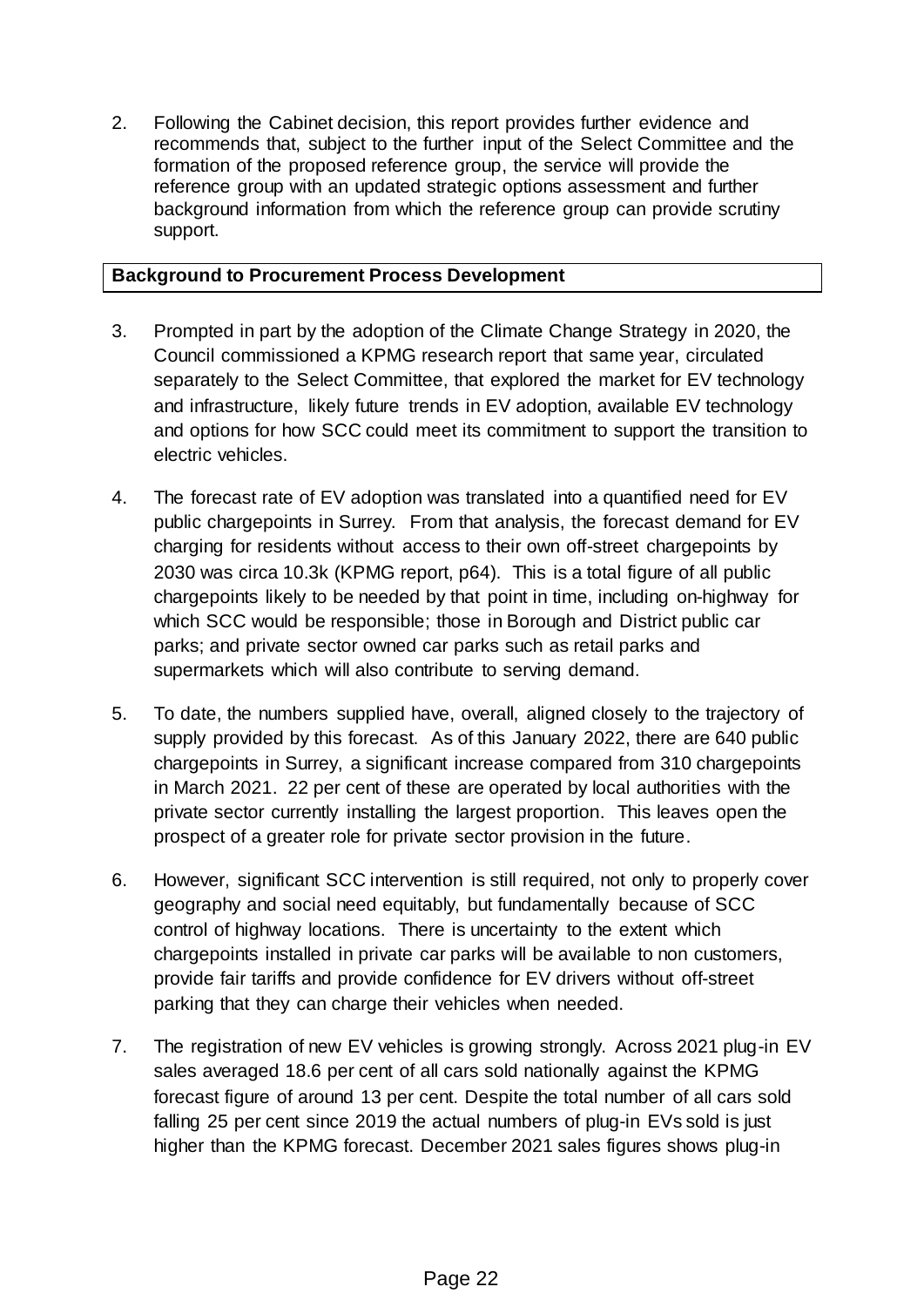EVs were 33 per cent of the total market which shows a sharply accelerating growth rate through 2021.

- 8. The report also explored future technology changes and chargepoint usage trends which continue to leave a degree of uncertainty about the type of infrastructure that might be needed and therefore, a need for flexibility in the supply of EV chargepoints. This suggests that any solution involving a concession would require contractually binding technology reviews and refreshes in any future contract.
- 9. Based on the trends and forecast demand, the report advised on business model options available and provided analysis of each of those options shown below in *Figure 1.* This analysis is explored through the remainder of this report.





## **Further Research and Collaboration with Boroughs and Districts**

- 10. Following the KPMG report, the service held discussions with more than 27 local authorities, locally, but also from across England and including representation from Wales and Scotland. The service has also engaged with more than 14 chargepoint operating companies, from a range of company sizes and types, from longer established to new entrants, to understand what the market can and would be attracted to deliver.
- 11. The service also formed and held regular forums inviting all of Surrey's Boroughs and Districts to explore progress in chargepoint delivery to date and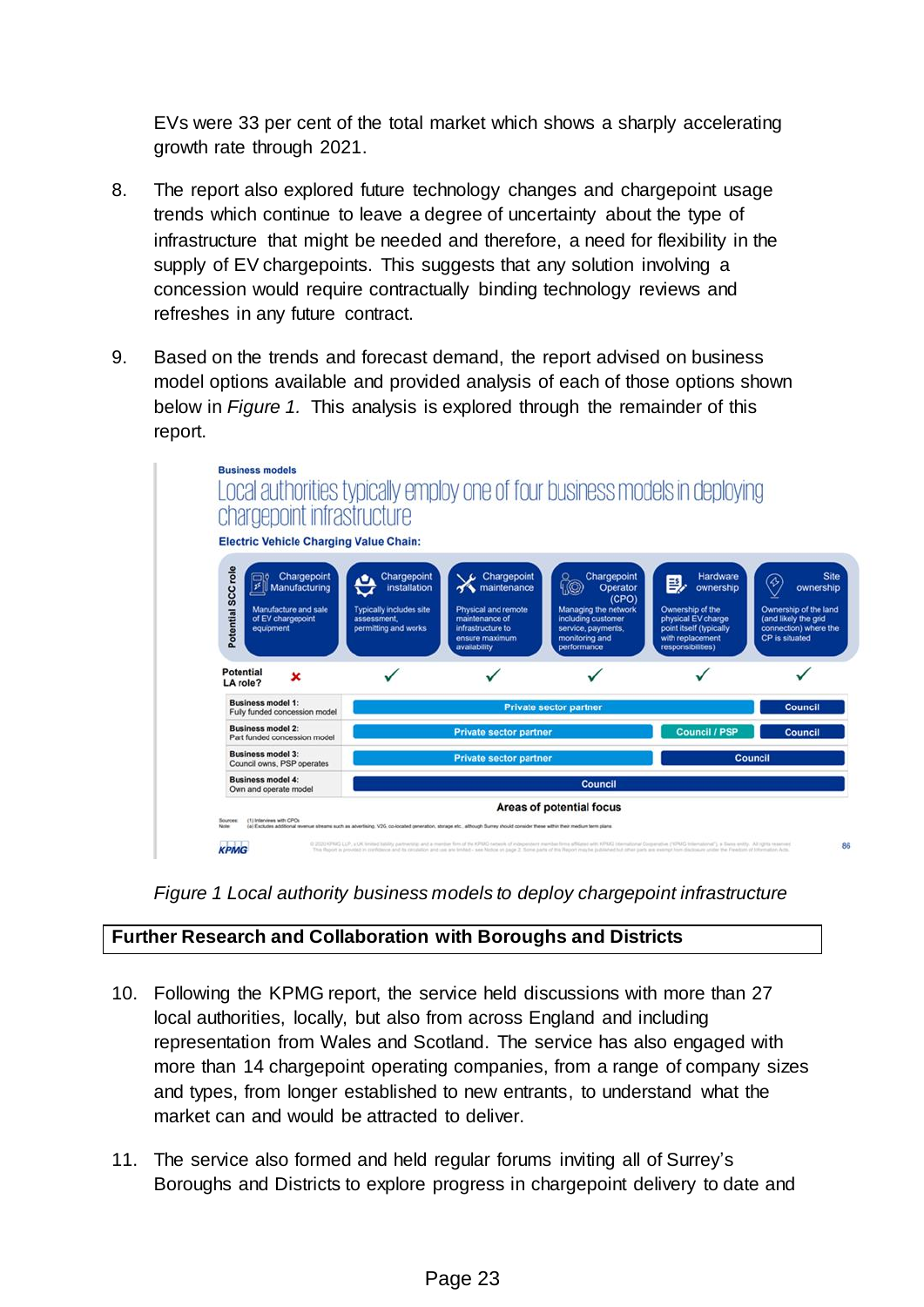to work towards future partnership. A number have expressed interest in principle in participating in a Surrey wide EV chargepoint solution and discussions will be formalised once a procurement plan is agreed. Importantly, any solution that is developed should ultimately provide the opportunity for public sector partners to join even if not part of the original procurement.

## **Review of EV Delivery Business Model Options**

- 12. On the basis of the KPMG report, the market research and the district and borough engagement above, a strategic option assessment was undertaken in mid-2021 (see Annex 1). This assessment rated the different business models identified by KPMG according to strategic fit, attractiveness and achievability. From that assessment, the top scoring models were Part Funded then Fully Funded Concession. There was a small margin of difference in the scoring between the cases of using single or multiple suppliers. The Council-owned and Council-owned and operated models scored lowest.
- 13. Since the advice in the research report and the outcomes of the strategic options assessment were received, the market dynamics in the EV equipment supply market have developed rapidly. A number of factors now give greater support to a longer-term private sector funded solution. In the light of the formation of the reference group it is timely to revisit and update the strategic options assessment to incorporate known changes in the dynamics of the market. This will provide an up to date analysis for the scrutiny of the reference group.
- 14. Specifically, only a few months ago, many chargepoint operating companies would only enter into large scale contracts with part or all funding from government or authorities. It is apparent that private investors now view the full concession model as now being viable with an increasing number of companies now willing to fully fund installations. We have also seen commitment from companies to undertake long term network plan development at their own expense in order to secure a concession, subject to a term of contract that would allow a commercial return on investment.
- 15. Where Government funding continues to be available, or where the Council can justify its own limited investment, one element of a Part Funded model would be to extend the geographic and social reach of a concession through improving the level of control held by the Council, via a governance body that would contractually oversee such a concession.
- 16. There are options to procure a sole supplier or a number of suppliers. Multiple operators might offer a broader EV equipment range and spread the risk of poor company performance or indeed bankruptcy. In the multiple supplier option, it is likely that SCC would have to separately fund a third party to undertake network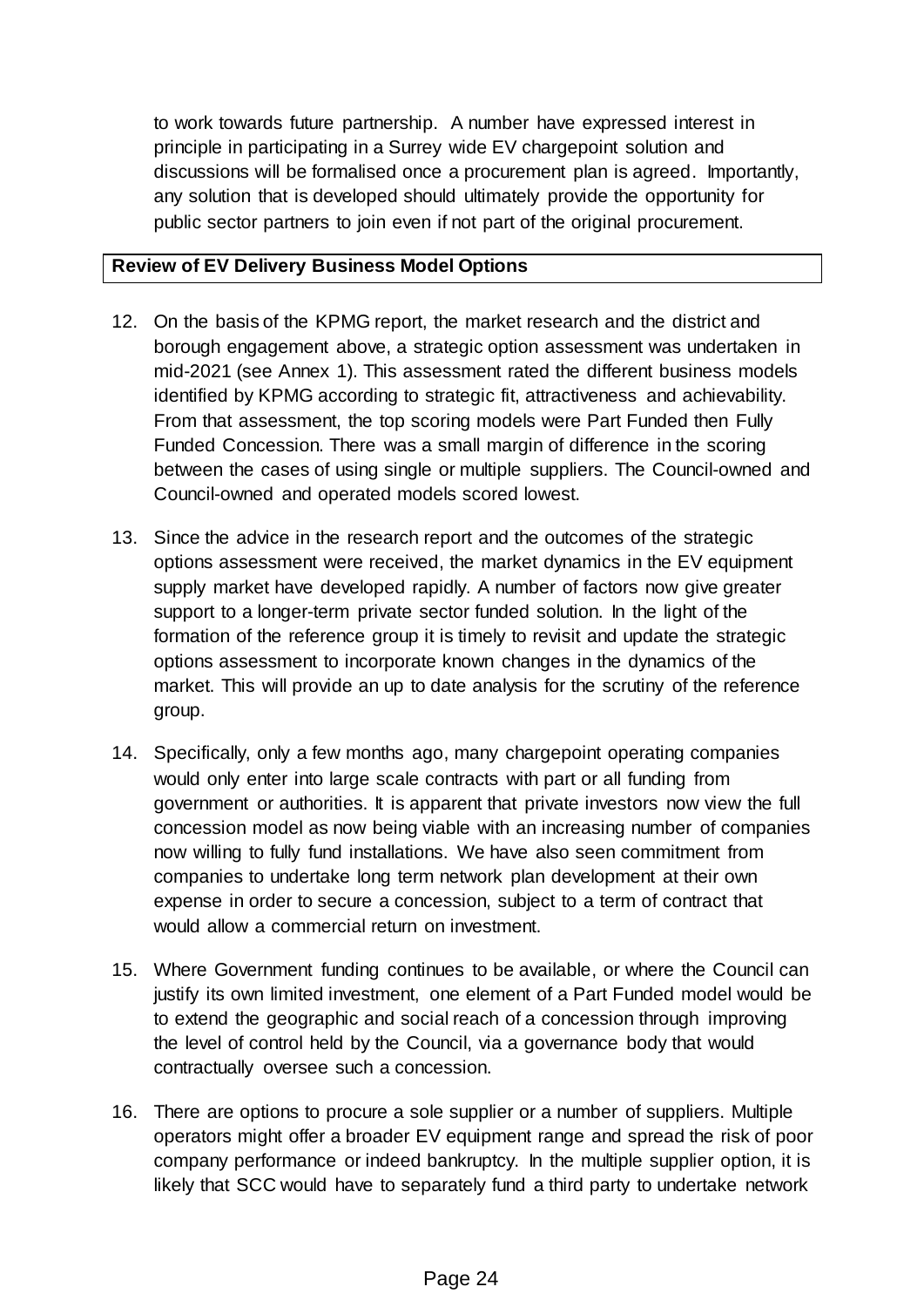planning. A single supplier would, on the other hand, allow the main burden of network planning to carried out in the private sector - by the company with the financial interest to make it a commercial success.

17. With the diminishing prospect of Government grants for EV infrastructure in the medium term and the case that in foreseeable scenarios SCC would apply for any grant funding available, the bulk of long-term funding would therefore come from either the private sector or from SCC borrowing. In the SCC borrowing scenario, the risks of low income in the first years of operation, technology change and the requirement to meet costs of servicing the debt would have to be taken into account. Where private sector investment provides for the greatest proportion of the capital required, SCC would transfer the risk and would now expect to see an immediate revenue return and not, as previously common in the market, a profit share, which would likely be zero in the early years of a concession.

## **Process for Initiating the Required Large Scale Chargepoint Roll Out**

- 18. This is not a typical procurement where we would expect detailed knowledge of our requirements including precise quantity and/or cost of each location. There is the potential to undertake a procurement to achieve a contractual relationship with the private sector that will put in place a quality supplier of market leading equipment contractually committed to the scale of chargepoints required.
- 19. If a Fully and Part Funded concession model were selected, post-contract award, the supervision and support for the development of the network plan for installations would be delivered by the supplier, but closely managed by the governance structure in the contract which would be led by SCC and include all borough and district partners. The plan would take into account data relating to future demand such as the degree of off-street parking available in an area, but also the contribution made directly by the private sector such as chargepoints in supermarket car parks – data which would help to ensure a properly coordinated approach.
- 20. SCC would always have to give explicit permission for each installation on its highways, as would districts and boroughs in respect of their own car parks. This would hold true for all contractual routes.
- 21. The conduct of the trial chargepoint installations by SCC has demonstrated the complexities of site selection and emphasised the need to wide-reaching consultation and engagement with members and residents. These lessons serve to support the value of a member-based reference group to assist in tackling future network planning for charging infrastructure installations.